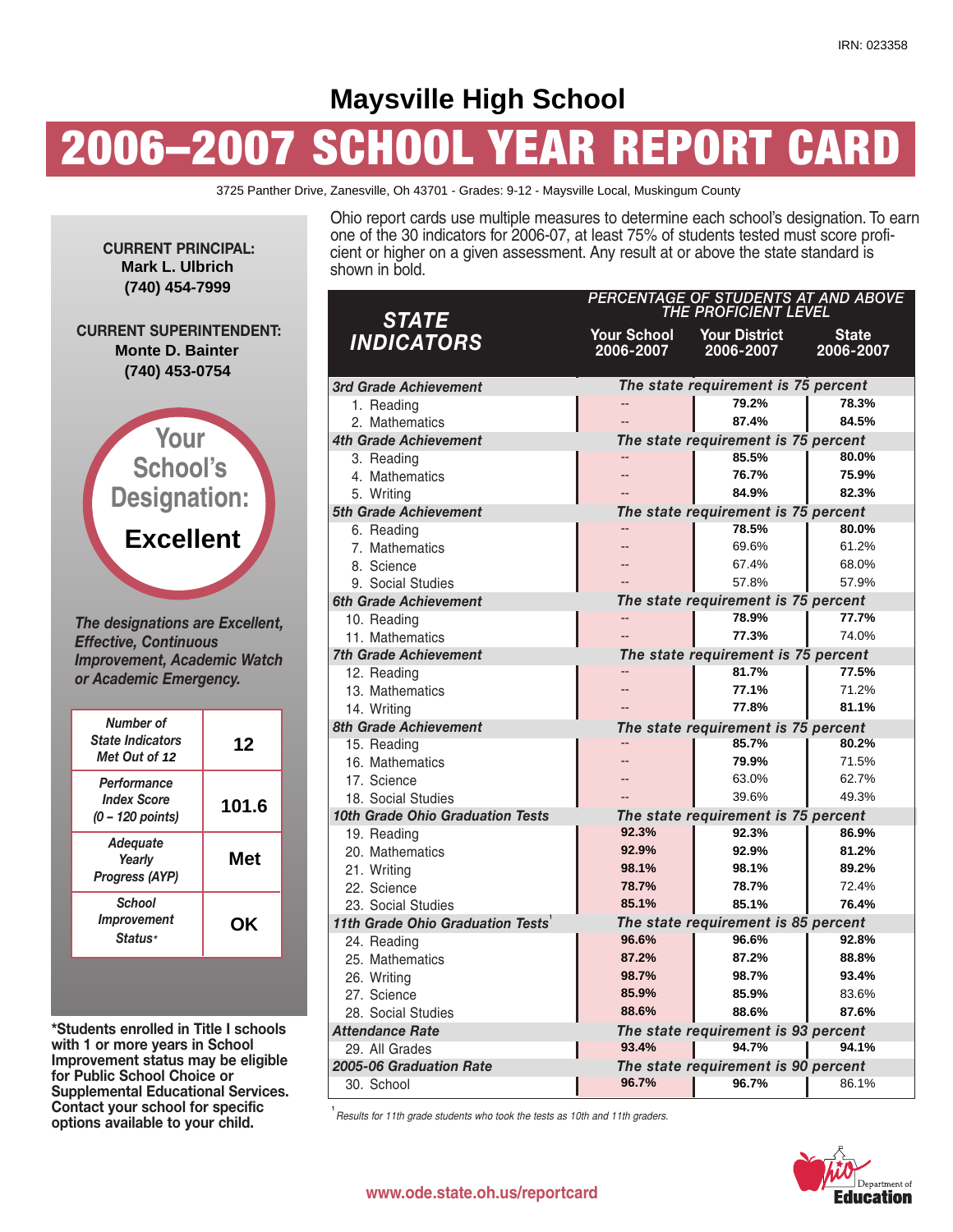### **ADEQUATE YEARLY PROGRESS (AYP) FOR SCHOOL YEAR 2006–2007**

The table below shows the percentage of students proficient or above in your school based on federal AYP requirements. **To meet the federal AYP requirements, every student group must be at or above the annual goals or make improvement over last year.** Graduation or attendance goals must be met for the school as a whole.

- Reading Participation Goal: Mathematics Participation Goal:
- Reading Proficiency Goal: Mathematics Proficiency Goal:
- Attendance Goal: N/A
- **Mathematics Participation Goal: Met**
- **Mathematics Proficiency Goal: Met**
- **Graduation Goal: Met**

| AYP Goals Met in Your District for the 2006-2007 School Year |                       |                                      |                                          |                                      |  |  |  |
|--------------------------------------------------------------|-----------------------|--------------------------------------|------------------------------------------|--------------------------------------|--|--|--|
| Bold type indicates AYP was met.                             |                       | Reading: Grades 3-8 & OGT (Grade 10) | Mathematics: Grades 3-8 & OGT (Grade 10) |                                      |  |  |  |
| <b>Student Group</b>                                         | % Tested<br>Goal: 95% | <b>Weighted Difference from Goal</b> | % Tested<br>Goal: 95%                    | <b>Weighted Difference from Goal</b> |  |  |  |
| African-American                                             | NR.                   | <b>NR</b>                            | <b>NR</b>                                | <b>NR</b>                            |  |  |  |
| American Indian/Native Alaskan                               | NR.                   | <b>NR</b>                            | N <sub>R</sub>                           | <b>NR</b>                            |  |  |  |
| Asian/Pacific Islander                                       | NR.                   | N <sub>R</sub>                       | <b>NR</b>                                | <b>NR</b>                            |  |  |  |
| Hispanic                                                     | N <sub>R</sub>        | <b>NR</b>                            | <b>NR</b>                                | <b>NR</b>                            |  |  |  |
| Multi-Racial                                                 | N <sub>R</sub>        | N <sub>R</sub>                       | <b>NR</b>                                | <b>NR</b>                            |  |  |  |
| White                                                        | 100                   | 20.4                                 | 100                                      | 32.8                                 |  |  |  |
| <b>Economically Disadvantaged</b>                            | 100                   | 18.5                                 | 100                                      | 28.7                                 |  |  |  |
| <b>Limited English Proficient</b>                            | N <sub>R</sub>        | <b>NR</b>                            | N <sub>R</sub>                           | <b>NR</b>                            |  |  |  |
| <b>Students with Disabilities</b>                            | NR                    | <b>NR</b>                            | NR.                                      | <b>NR</b>                            |  |  |  |
| <b>All Students</b>                                          | 100                   | 20.5                                 | 100                                      | 32.9                                 |  |  |  |

NR = Not Required for AYP due to student group size below minimum number for statistical reliability. The minimum student group size is 30,except "students with disabilities," which has a *minimum group size of 45. -- = No data reported*

#### **PERFORMANCE INDEX SCORE**

The Performance Index Score reflects the achievement of every tested student. The score is a weighted average of all tested subjects in grades 3-8 and 10. The most weight is given to the advanced students (1.2), and the weights decrease for each performance level. This creates a scale of 0 to 120 points, with 100 being the goal. Looking at the Performance Index Score over time shows trends in school achievement.

| Performance Index Score Calculations for the 2006-2007 School Year |                                                                                                                                  |            |              |        |     |               |  |  |  |
|--------------------------------------------------------------------|----------------------------------------------------------------------------------------------------------------------------------|------------|--------------|--------|-----|---------------|--|--|--|
| Grades 3-8<br>and 10 for<br><b>All Tested</b><br><b>Subjects</b>   | <b>Performance Level Across All</b><br><b>Tested Grades</b><br>(Includes all students in the school<br>for a full academic year) | Percentage | X            | Weight | =   | <b>Points</b> |  |  |  |
| Calculation                                                        | Untested                                                                                                                         | 0.1        | X            | 0.0    | Ξ   | 0.0           |  |  |  |
|                                                                    | <b>Limited/Below Basic</b>                                                                                                       | 2.5        | $\mathsf{X}$ | 0.3    | $=$ | 0.7           |  |  |  |
|                                                                    | Basic                                                                                                                            | 8.1        | X            | 0.6    | $=$ | 4.9           |  |  |  |
|                                                                    | Proficient                                                                                                                       | 39         | X            | 1.0    | $=$ | 39            |  |  |  |
|                                                                    | Accelerated                                                                                                                      | 33.7       | X            | 1.1    | $=$ | 37            |  |  |  |
|                                                                    | Advanced                                                                                                                         | 16.6       | X            | 1.2    | $=$ | 20            |  |  |  |
| <b>Your School's Performance Index Score</b>                       |                                                                                                                                  |            |              |        |     |               |  |  |  |

| <b>Performance Index Score</b> | 2006-2007 | 2005-2006 | 2004-2005 |
|--------------------------------|-----------|-----------|-----------|
| Over Time                      | 101.6     | 97.3      | 89.6      |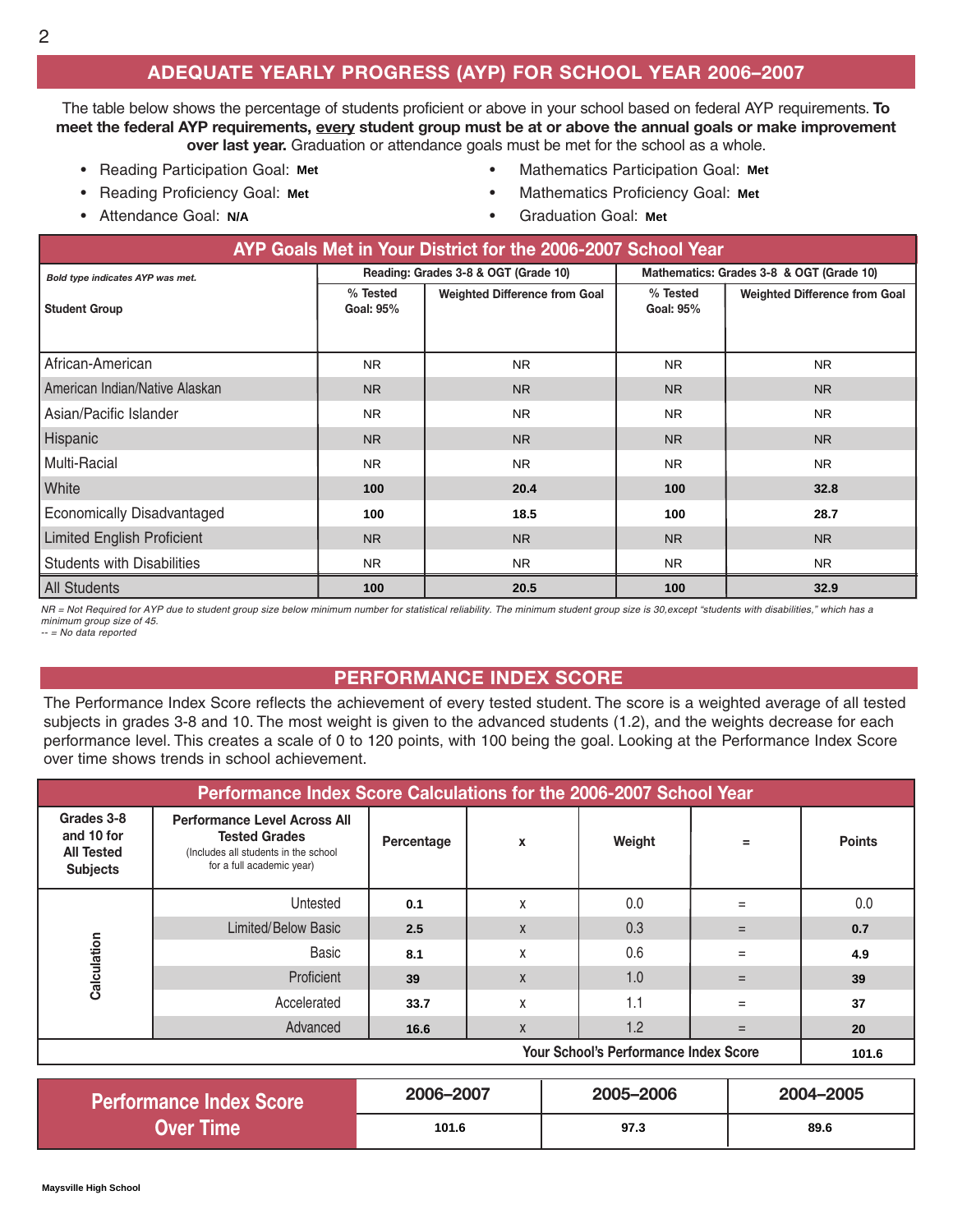# **STATE AND FEDERALLY REQUIRED SCHOOL INFORMATION**

|                                                                       | YOUR SCHOOL'S PERCENTAGE OF STUDENTS AT AND ABOVE THE PROFICIENT LEVEL |                                                                                           |                                                               |                                                                                       |                                                                           |                                          |                                              |                                                  |                                                   |                                                                       |                                        |                                                                                                             |                                                                        |                                            |
|-----------------------------------------------------------------------|------------------------------------------------------------------------|-------------------------------------------------------------------------------------------|---------------------------------------------------------------|---------------------------------------------------------------------------------------|---------------------------------------------------------------------------|------------------------------------------|----------------------------------------------|--------------------------------------------------|---------------------------------------------------|-----------------------------------------------------------------------|----------------------------------------|-------------------------------------------------------------------------------------------------------------|------------------------------------------------------------------------|--------------------------------------------|
|                                                                       | African-<br>American                                                   | American<br>Indian or<br>Nat. Alaskan                                                     | Asian or<br>Pacific<br>Islander                               | Hispanic                                                                              | Multi-<br>racial                                                          | White                                    | Non-<br>disabled<br><b>Students</b>          | <b>Students</b><br>with<br><b>Disabilities</b>   | <b>Migrant</b>                                    | Non-<br>Econ.<br>Disadvtgd                                            | Econ.<br><b>Disadvtgd</b>              | Limited<br>English<br>Proficient                                                                            | Female                                                                 | Male                                       |
|                                                                       | 3rd GRADE ACHIEVEMENT                                                  |                                                                                           |                                                               |                                                                                       |                                                                           |                                          |                                              |                                                  |                                                   |                                                                       |                                        |                                                                                                             |                                                                        |                                            |
| Reading<br><b>Mathematics</b>                                         |                                                                        | --<br>$\overline{a}$                                                                      | --                                                            | --<br>$-$                                                                             |                                                                           | $\overline{a}$                           |                                              | $\sim$<br>$\sim$                                 | ٠.<br>ц.                                          | $\overline{\phantom{a}}$<br>$\overline{a}$                            | --<br>$-$                              | --<br>$\overline{a}$                                                                                        | $\overline{a}$                                                         | $\overline{\phantom{a}}$<br>$\overline{a}$ |
| 4th GRADE ACHIEVEMENT                                                 |                                                                        |                                                                                           |                                                               |                                                                                       |                                                                           |                                          |                                              |                                                  |                                                   |                                                                       |                                        |                                                                                                             |                                                                        |                                            |
| Reading<br><b>Mathematics</b><br><b>Writing</b>                       | $\overline{a}$                                                         | --<br>$\overline{\phantom{a}}$<br>$-1$                                                    | --<br>--                                                      | $-$<br>--<br>ä.                                                                       | $\overline{\phantom{a}}$                                                  | $\overline{a}$                           |                                              | $\sim$                                           | ٠.<br>Ξ.                                          | $\overline{a}$                                                        | Ξ.                                     | --<br>--                                                                                                    | $\overline{\phantom{a}}$                                               | $-1$                                       |
| 5th GRADE ACHIEVEMENT                                                 |                                                                        |                                                                                           |                                                               |                                                                                       |                                                                           |                                          |                                              |                                                  |                                                   |                                                                       |                                        |                                                                                                             |                                                                        |                                            |
| Reading<br>Mathematics<br>Science<br><b>Social Studies</b>            | $\overline{a}$                                                         | ۵.<br>$\sim$<br>$-1$                                                                      | --<br>$-$                                                     | --<br>--<br>$-$<br>$-1$                                                               | $\overline{\phantom{a}}$                                                  | --<br>$\sim$<br>--                       | н.                                           | $\sim$                                           | ٠.<br>--                                          | --<br>$\sim$<br>$\overline{\phantom{a}}$                              | --                                     | --<br>--                                                                                                    | $\overline{\phantom{a}}$                                               | $- -$                                      |
| 6th GRADE ACHIEVEMENT                                                 |                                                                        |                                                                                           |                                                               |                                                                                       |                                                                           |                                          |                                              |                                                  |                                                   |                                                                       |                                        |                                                                                                             |                                                                        |                                            |
| Reading<br>Mathematics                                                | $\overline{\phantom{a}}$<br>$\overline{a}$                             | $\overline{\phantom{a}}$<br>$\sim$ $\sim$                                                 | --<br>$-$                                                     | $-1$<br>$\overline{a}$                                                                | --<br>$\overline{a}$                                                      | --<br>$\sim$                             | $\sim$                                       | $\sim$<br>$\overline{a}$                         | --<br>--                                          | $\sim$                                                                | --<br>$\overline{a}$                   | --<br>$\overline{a}$                                                                                        | --<br>$\overline{a}$                                                   | $\sim$<br>$\sim$                           |
| 7th GRADE ACHIEVEMENT                                                 |                                                                        |                                                                                           |                                                               |                                                                                       |                                                                           |                                          |                                              |                                                  |                                                   |                                                                       |                                        |                                                                                                             |                                                                        |                                            |
| Reading<br><b>Mathematics</b><br>Writina                              | $\overline{a}$                                                         | --<br>$\overline{a}$                                                                      | --<br>$\overline{\phantom{a}}$                                | $-1$<br>$-$<br>--                                                                     | $\overline{\phantom{a}}$<br>$\overline{\phantom{a}}$                      | --<br>$\overline{\phantom{a}}$<br>$-$    | $\sim$                                       | --<br>$\sim$                                     | Ξ.<br>٠.<br>٠.                                    | $\overline{\phantom{a}}$<br>$\sim$ $\sim$                             | --<br>$-$                              | --<br>$-$<br>--                                                                                             | --<br>$\overline{\phantom{a}}$                                         | $\overline{\phantom{a}}$                   |
| <b>8th GRADE ACHIEVEMENT</b>                                          |                                                                        |                                                                                           |                                                               |                                                                                       |                                                                           |                                          |                                              |                                                  |                                                   |                                                                       |                                        |                                                                                                             |                                                                        |                                            |
| Reading<br><b>Mathematics</b><br>Science<br><b>Social Studies</b>     | $\overline{\phantom{a}}$<br>$\overline{\phantom{a}}$<br>--             | $-1$<br>$\overline{\phantom{a}}$<br>$\overline{\phantom{a}}$<br>$\sim$                    | $-$<br>$\qquad \qquad -$<br>--<br>--                          | $-$<br>--<br>$\overline{a}$<br>$\overline{a}$                                         | $\qquad \qquad -$<br>$\overline{\phantom{a}}$<br>$\overline{\phantom{a}}$ | $\overline{\phantom{a}}$<br>--<br>$\sim$ | $\overline{\phantom{a}}$<br>$\sim$<br>$\sim$ | $\overline{\phantom{a}}$<br>--<br>$\overline{a}$ | --<br>٠.<br>--<br>--                              | $\overline{a}$<br>$\overline{\phantom{a}}$<br>$\sim$ $\sim$<br>$\sim$ | --<br>$-$<br>$-$                       | ۵.<br>--<br>--<br>$\overline{a}$                                                                            | $\overline{\phantom{a}}$<br>$\overline{\phantom{a}}$<br>$\overline{a}$ | $\sim$<br>--<br>$\sim$                     |
| <b>10th GRADE OHIO GRADUATION TESTS</b>                               |                                                                        |                                                                                           |                                                               |                                                                                       |                                                                           |                                          |                                              |                                                  |                                                   |                                                                       |                                        |                                                                                                             |                                                                        |                                            |
| Reading<br>Writina<br>Mathematics<br>Science<br><b>Social Studies</b> | <b>NC</b><br><b>NC</b><br><b>NC</b><br><b>NC</b><br><b>NC</b>          | $\overline{a}$<br>$\sim$<br>$\overline{\phantom{a}}$<br>$\sim$<br>$\sim$                  | --<br>--<br>--                                                | $-$<br>$-1$<br>--<br>--<br>--                                                         | $- -$<br>$- -$<br>--<br>$\overline{\phantom{a}}$                          | 92.2<br>98.0<br>92.8<br>78.4<br>84.9     | 94.9<br>98.6<br>95.7<br>85.5<br>85.5         | 70.6<br>94.1<br>70.6<br>23.5<br>81.2             | ۵.<br>ц.<br>н.<br>--<br>--                        | 93.5<br>97.8<br>95.7<br>83.9<br>85.9                                  | 90.3<br>98.4<br>88.7<br>71.0<br>83.9   | --<br>$\overline{\phantom{a}}$<br>$\overline{a}$<br>$\overline{a}$<br>$\overline{a}$                        | 90.6<br>98.8<br>92.9<br>78.8<br>88.1                                   | 94.3<br>97.1<br>92.9<br>78.6<br>81.4       |
| 11th GRADE OHIO GRADUATION TESTS                                      |                                                                        |                                                                                           |                                                               |                                                                                       |                                                                           |                                          |                                              |                                                  |                                                   |                                                                       |                                        |                                                                                                             |                                                                        |                                            |
| Reading<br>Writing<br>Mathematics<br>Science<br>Social Studies        | <b>NC</b><br><b>NC</b><br><b>NC</b><br><b>NC</b><br><b>NC</b>          | $\overline{\phantom{a}}$<br>$\sim$ $\sim$<br>$\overline{\phantom{a}}$<br>$\sim$<br>$\sim$ | <b>NC</b><br><b>NC</b><br><b>NC</b><br><b>NC</b><br><b>NC</b> | $\overline{a}$<br>$\overline{\phantom{a}}$<br>$\overline{a}$<br>$\overline{a}$<br>$-$ | <b>NC</b><br><b>NC</b><br><b>NC</b><br><b>NC</b><br><b>NC</b>             | 96.5<br>98.6<br>88.0<br>85.9<br>88.7     | 100.0<br>100.0<br>96.1<br>92.9<br>92.1       | 77.3<br>90.9<br>36.4<br>45.5<br>68.2             | --<br>--<br>$-$<br>$\overline{\phantom{a}}$<br>-- | 95.6<br>98.2<br>86.0<br>86.8<br>86.0                                  | 100.0<br>100.0<br>91.4<br>82.9<br>97.1 | $\overline{\phantom{a}}$<br>$\overline{\phantom{a}}$<br>$\frac{1}{2}$<br>$\overline{\phantom{a}}$<br>$\sim$ | 97.2<br>98.6<br>87.5<br>84.7<br>87.5                                   | 96.1<br>98.7<br>87.0<br>87.0<br>89.6       |

*NC = Not calculated. Used if fewer than 10 students in student group. -- = No data reported*

| YOUR SCHOOL'S STUDENTS 2006–2007`   |                      |                                      |                                     |                 |                     |       |                                      |                                             |                                             |                |
|-------------------------------------|----------------------|--------------------------------------|-------------------------------------|-----------------|---------------------|-------|--------------------------------------|---------------------------------------------|---------------------------------------------|----------------|
| <b>Average Daily</b>                |                      |                                      |                                     |                 | Percentage          |       |                                      |                                             |                                             |                |
| <b>Student</b><br><b>Enrollment</b> | African-<br>American | American Indian<br>or Native Alaskan | Asian or<br><b>Pacific Islander</b> | <b>Hispanic</b> | <b>Multi-Racial</b> | White | Economically<br><b>Disadvantaged</b> | <b>Limited English</b><br><b>Proficient</b> | <b>Students with</b><br><b>Disabilities</b> | <b>Migrant</b> |
| 622                                 | 1.6                  | <b>NC</b>                            | <b>NC</b>                           | <b>NC</b>       | 1.6                 | 96.4  | 34.8                                 | <b>NC</b>                                   | 17.5                                        | <b>NC</b>      |

| FEDERALLY REQUIRED SCHOOL TEACHER INFORMATION                                                                                                                                            |                              |                            |  |  |  |  |  |
|------------------------------------------------------------------------------------------------------------------------------------------------------------------------------------------|------------------------------|----------------------------|--|--|--|--|--|
|                                                                                                                                                                                          | Percentage                   |                            |  |  |  |  |  |
|                                                                                                                                                                                          | At least a Bachelor's Degree | At least a Master's Degree |  |  |  |  |  |
| Professional Qualifications of All Public Elementary and Secondary School Teachers<br>in the School                                                                                      | 100.0                        | 55.3                       |  |  |  |  |  |
|                                                                                                                                                                                          | <b>School</b>                | <b>District</b>            |  |  |  |  |  |
| Percentage of Core Academic Subject Elementary and Secondary School Classes<br>Not Taught by Highly Qualified Teachers                                                                   | 0.0                          | 2.7                        |  |  |  |  |  |
| Percentage of Core Academic Subject Elementary and Secondary School Classes<br><b>Taught by Properly Certified/Licensed Teachers</b>                                                     | 96.9                         | 98.0                       |  |  |  |  |  |
| Percentage of Core Academic Subject Elementary and Secondary School Classes<br>Taught by Teachers with Temporary, Conditional, or Long-Term Substitute<br><b>Certification/Licensure</b> |                              | 0.7                        |  |  |  |  |  |